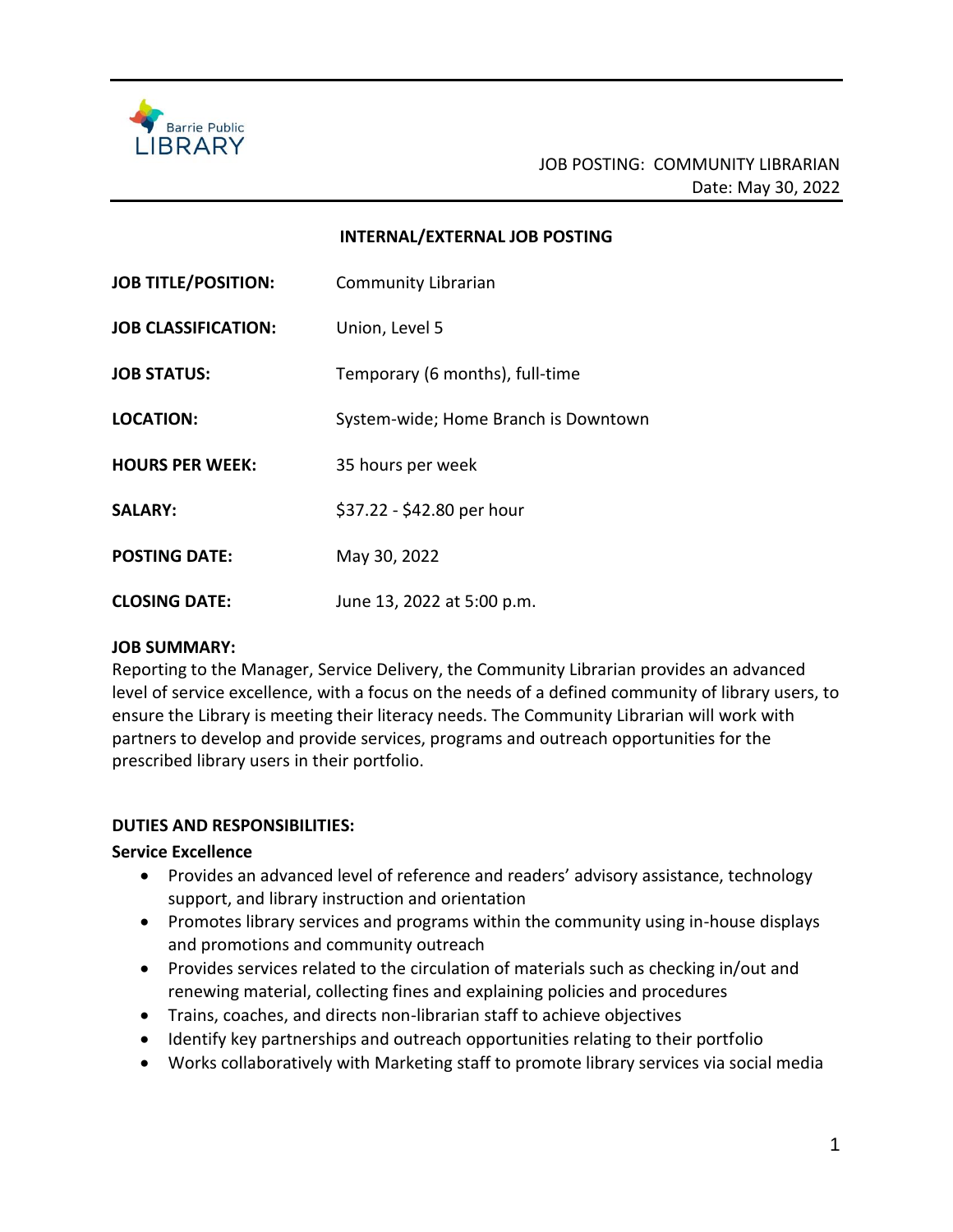

## **Programming**

- Plans, organizes, implements, and evaluates community and outreach events on behalf of the library
- Plans, organizes, implements, and evaluates programming
- Develops content and delivers outreach programs to schools, local business and other organizations
- Uses outreach opportunities to engage customers in library services

## **Other**

- Prepares research, recommendations, reports, statistics, and budget requirements for the planning, development, and control of assigned responsibilities
- Remains knowledgeable of current library trends and challenges by attending conferences and workshops and reading professional information sources
- Performs other duties as required

## **KEY COMPETENCIES:**

- Customer Service
- Communication
- Collaborative Relationships
- Technology Skills
- Organizational Skills and Productivity
- Learning and Growth Mindset
- Ethics and Values
- Collection Development
- Collection Evaluation
- Marketing of Collections
- Analytical/Conceptual Thinking
- Entrepreneurship and Creativity
- Programming and Outreach
- Readers' Advisory
- Reference

# **QUALIFICATIONS:**

- 1. Master's degree in Library Science or Library Service
- 2. Demonstrated familiarity with current technology trends, mobile devices and social media streams
- 3. Minimum six months' experience in a public library environment
- 4. Experience in advocacy, community engagement or public relations is an asset.
- 5. Ability to speak French, as well as other languages relevant to the community, is an asset
- 6. Valid driver's licence and access to a vehicle is required
- 7. A Police Record Check including Vulnerable Sector Screening is required and is a condition of employment